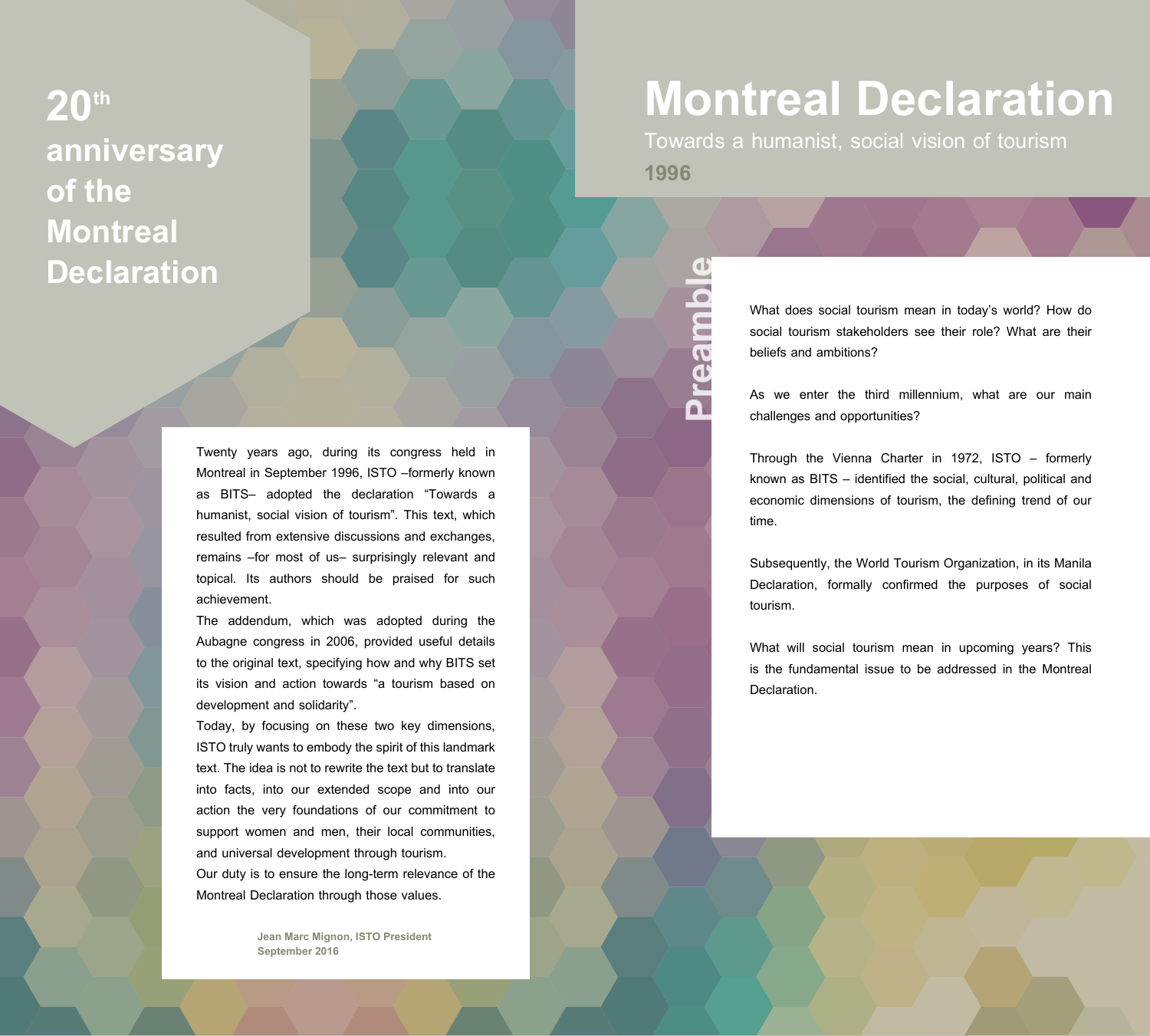## **1. Social tourism**

## An ambitious approach to overcome discrimination and meet the challenge of integration

Tourism is growing rapidly today in a world in which:

- growth in the wealthiest countries is at a standstill, leaving challenged population groups and people with disabilities at the margin of society, resulting in social inequalities;
- advances in science and information technology go hand in hand with a reduced workforce, opening up as yet undreamed-of social and cultural opportunities;
- large economic alliances are formed, operating according to their own free-market logic;
- some countries experience rapid growth, paving the way for the development of domestic tourism;
- other countries, and even whole continents, are trapped in appalling poverty;
- everyone is searching for meaning.

Business and leisure travels are on the rise, borders are openingup, destinations are more and more diverse, and innovation improves communication and transport.

While the distribution between work and leisure/travel time is being questioned throughout the world, there are still many inequities. In some countries, diverse forms of exploitation of local people still prevail, including child prostitution.

#### **Art. 1.**

In its Article 24, the Universal Declaration of Human Rights states that "Everyone has the right to rest and leisure, including reasonable limitation of working hours and periodic holidays with pay".

This right is far from being universally accepted. Everyone's right to leisure and tourism needs to be pursued through the principles of social tourism, which primarily aims at providing access to tourism and leisure activities for all.

#### **Art. 2.**

The prime objective of all tourism development initiatives should be the full realisation of each individual's potential, both as a person and as a citizen.

# **2. Social tourism's benefits for the future**

Social Tourism: "a shaper of society"

#### **Art. 3.**

The aim of making leisure tourism accessible to all – including families, young people and senior citizens – implies a strong commitment to fight inequality and the exclusion of people with different cultures, limited resources, disabilities, or those who live in developing countries.

To this end, specific measures need to be identified and implemented: the definition of social policies of tourism, the creation of infrastructures, the setting-up of support systems for the disadvantaged, awareness-raising campaigns, staff training, etc. Small-scale initiatives, forming part of a wider strategy, can often be as effective "shapers of society", as large-scale projects.

#### **Art. 4.**

Holidays and travel can provide great opportunities for personal fulfilment, through the discovery of new environments, cultures and civilisations, through physical, artistic, sport and leisure activities, by meeting people across educational or generation divides, and through other responsibilities taken on freely by tourists.

Social tourism operators are willing to contribute to the development of human interactions, both through their training and their activities; social tourism drives social cohesion.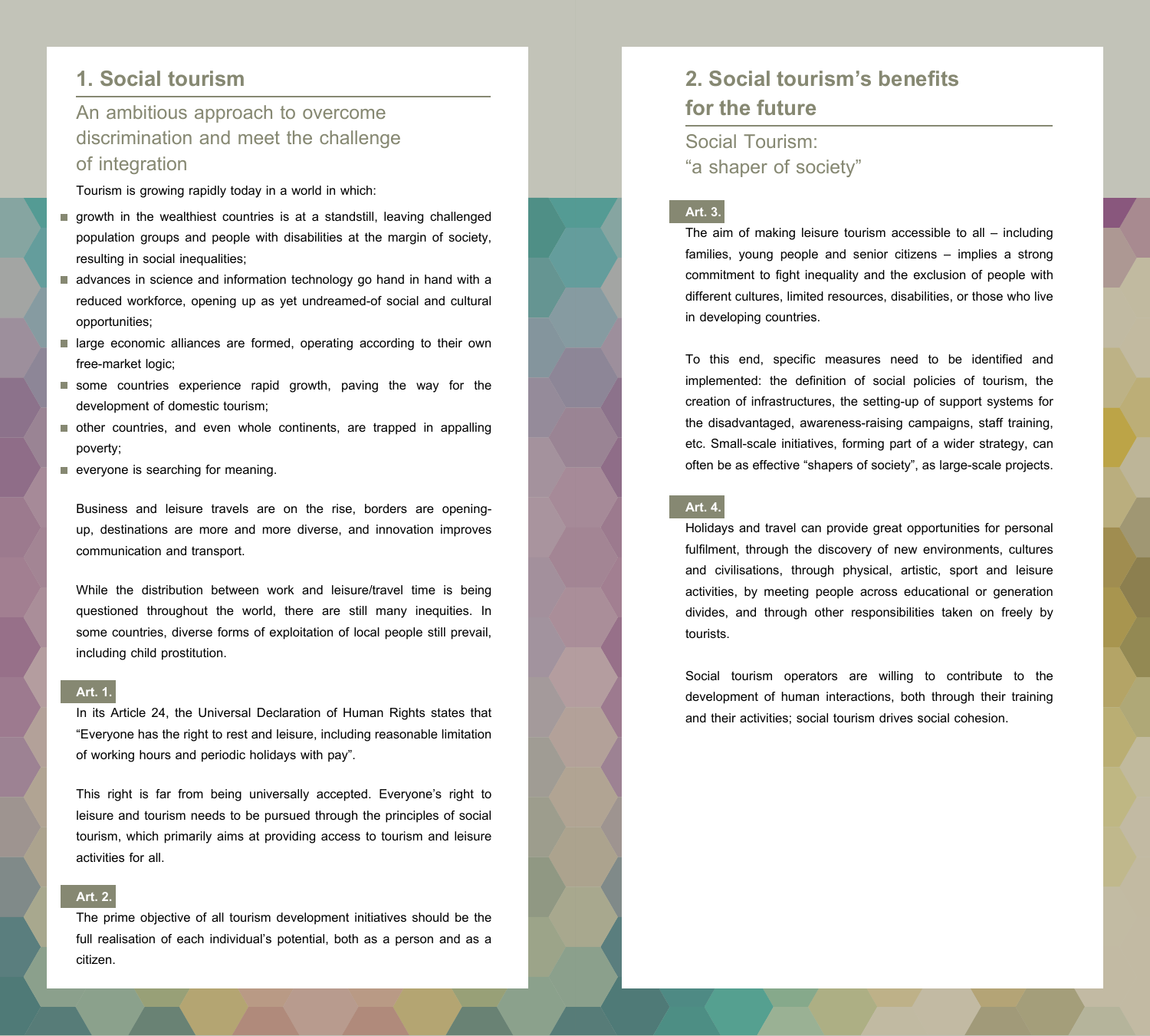### Social Tourism: a driver of economic growth

#### **Art. 5.**

Designed for all social classes and age groups, social tourism allows hundreds of millions of people to travel and enjoy holidays throughout the world.

A key component of the social and solidarity economy, social tourism offers remarkable opportunities for economic growth.

Tourism for all drives economic power. It generates a continuous flow of people and investment, which contributes to regional development, creates value at the national and international levels, and fosters the transfer of resources from the richer economies to the poorer countries.

#### **Art. 6.**

Tourism must benefit the whole community. Its benefits must contribute to the social and economic development of regions and their peoples. The tourism sector should both create jobs and guarantee the fundamental rights of all workers.

#### **Art. 7.**

All tourism development stakeholders are subject to the same requirements. Whether as entrepreneurs, facility managers, tour organisers or guides, educators or entertainers, they are all economic agents, subject to the same expectations of skills, capacities and performance.

The successful pursuit of a social purpose depends on exemplary management practices and improved outcomes.

Social Tourism: driving regional planning and local development

#### **Art. 8.**

- Long before their promotion by international organisations, social tourism had already adopted "sustainable and sustained development goals" in order to:
- reconcile tourism development, environmental protection and a respect for the identity of local communities;
- **De bring fresh resources into neglected regions;**
- promote the development of destinations without depletion of resources;
- **qenerate local economic, social and cultural benefits for the** community.

While tourism is one of the main drivers of regional development throughout the world, under no circumstances may it lead to the uncontrolled invasion of a destination, the exploitation of the local population, or the destruction of its culture.

#### **Art. 9.**

Tourism can, and should, be a source of opportunities for many fragile economies. The conservation of the natural environment should not be leveraged for the appropriation of tourist sites for the benefit of a few.

#### **Art. 10.**

As initiator and manager of tourism development projects, social tourism has a critical responsibility to raise awareness, share information and knowledge to ensure tourists are respectful of the environment and local communities.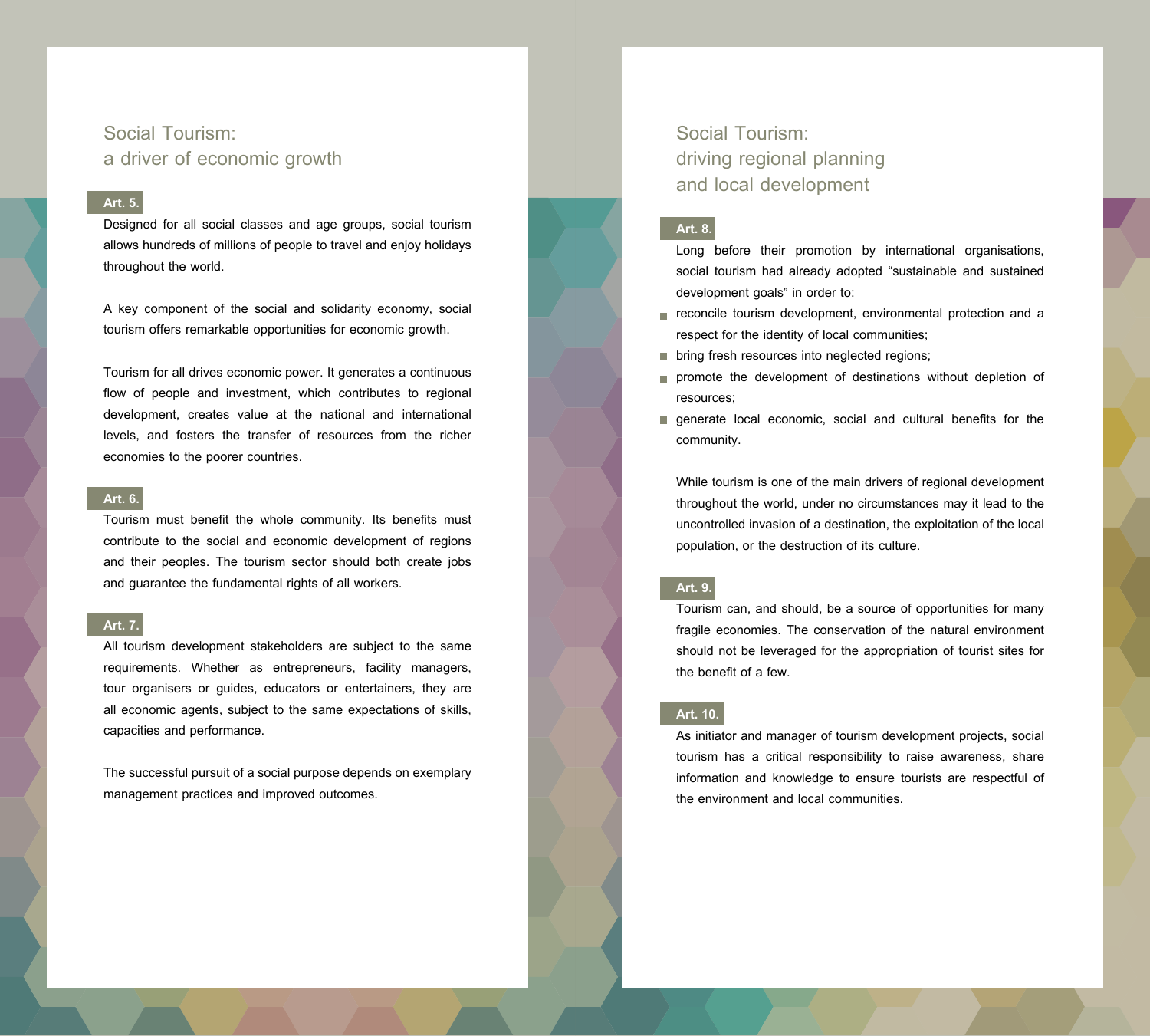Social Tourism: a partner in global development programmes

#### **Art. 11.**

The Stockholm Conference on the Human Environment, United Nations programmes, and the Rio Earth Summit, among others, have clearly identified the responsibilities of present generations in setting limits to growth.

Tourism, when it is controlled and respectful of the natural environment and local communities, constitutes one of the economic, social and cultural hopes of many developing regions. Present and future social tourism stakeholders are, and will be, well placed to design development projects, tailor legal structures and financial packages, and contribute to the creation, management, and coordination of all tourism projects planned in the framework of global development programmes.

#### **Art. 12.**

Throughout the world, new collaborations and partnerships are, and will be, essential. Tourism development requires the support of Governments, local authorities, social organisations, trade unions, financial partners, family, youth, cultural, sport, and ecology movements, and, of course, tourism industry professionals, including social tourism stakeholders serving the public good.

## **3. Social tourism identification criteria**

#### **Art. 13.**

Any tourism organisation (association, cooperative, mutual company, foundation, federation, non-profit organisation, business company etc...) which, in its articles of association or statement of aims clearly identifies with social goals and the aim of providing access to travel and tourism for all – not with the sole aim of profit maximisation –, may claim to be part of the social tourism movement.

The term "social" means more solidarity and fraternity, and is a source of hope for all the people throughout the world who still have no leisure time.

#### **Art. 14.**

In order to be part of the social tourism movement, an organisation must comply with the following conditions:

- The offer of activities must incorporate humanist, educational and cultural values and promote respectful human development.
- The target groups are clearly identified, without discrimination on racial, cultural, religious, political, philosophical or social grounds.
- The creation of non-economic value forms an integral part of the product.
- The seamless integration into the local environment should be a clear priority.
- The type of activity and price are clearly mentioned in the contract documents. Prices are compatible with the stated social goals. Annual surpluses, in whole or in part, will be re-invested to improve services offered to the public.
- Workforce management practices abide by social regulations, promote job satisfaction and provide appropriate on-going staff development training.

#### **Art. 15.**

The legitimacy of tourism stakeholders is derived from their actions in pursuit of a clearly stated objective, not from their legal statutes or processes.

Statutes or articles of association may vary according to habits, practices and changing legislation. It is only a means to an end. There is no one-size-fits-all model in the world today.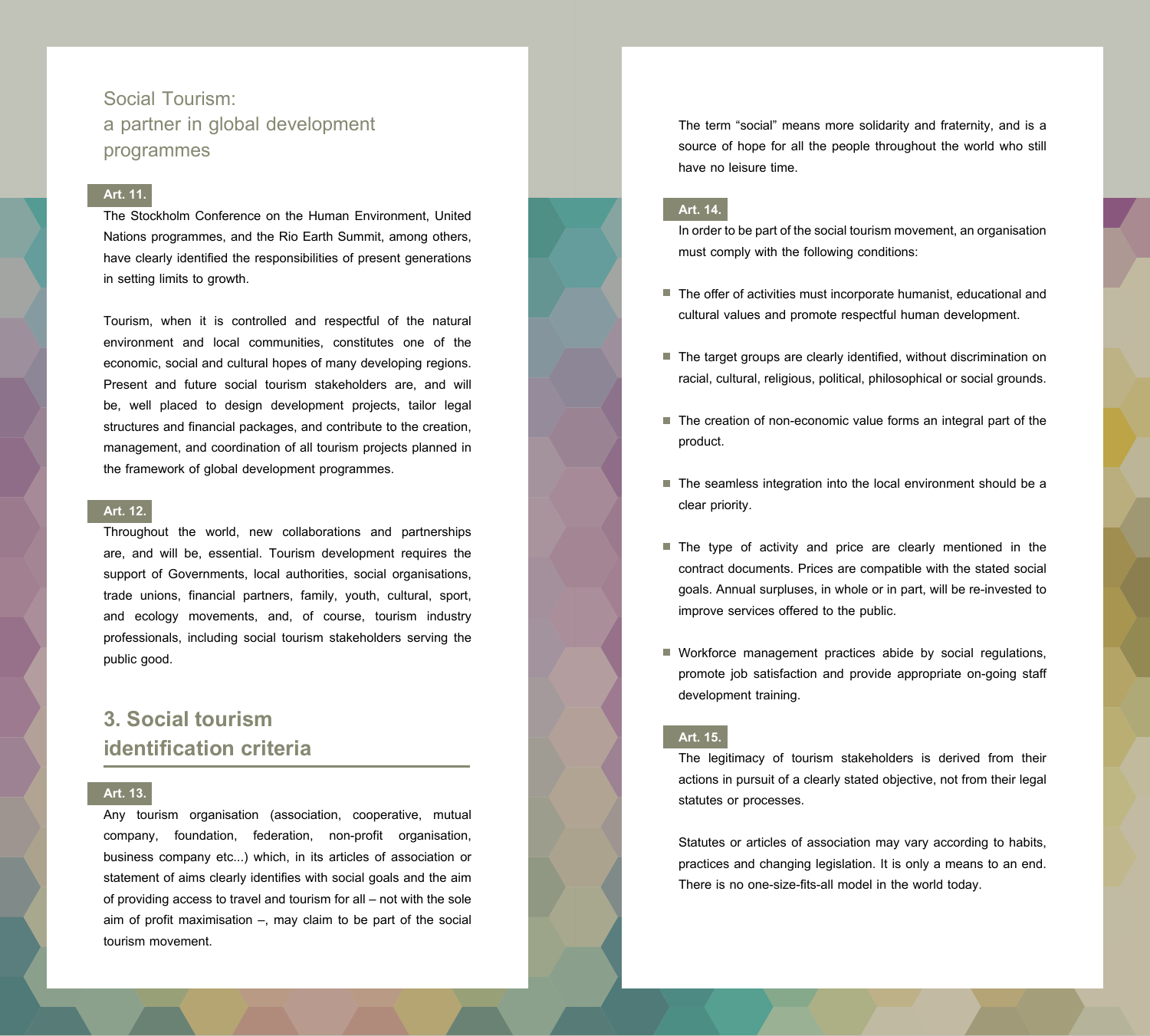# **Aubagne**  Addendum 2006

Towards a tourism based on development and solidarity

> Preamble **Ieal**

The Montreal Declaration (1996) reaffirmed the historical and current relevance of social tourism as a "shaper of society", "driver of economic growth", "driver of regional planning and local development" as well as a "partner in global development programmes".

It specified, at Articles 13 to 15, the identification criteria of social tourism, which are not limited to legal aspects, although social tourism is mainly driven and governed by the social economy players, including associations and cooperatives. More than before, the Declaration focused on the need to protect the environment and be respectful of local populations. The Montreal Declaration has introduced a relationship of solidarity between tourists and host populations aiming at a "sustainable and sustained development".

Since the adoption of the Montreal Declaration in 1996, world tourism has shown remarkable resilience, by maintaining its growth momentum despite slowdown periods due to natural disasters, health hazards, wars, terrorism... Its main form, mass tourism, does not always deliver the expected benefits and marginalises important population groups. Through its industrial approach, mass tourism often redirects profits to emitting countries, to the detriment of host communities. More and more organisations go against this approach by offering "soft" forms of tourism focusing on the accountability and solidarity of all the stakeholders involved in the chain of tourism.

Bearing this in mind, it is important to make some clarifications and additions to the Montreal Declaration.

AT THE GENERAL ASSEMBLY HELD IN AUBAGNE IN MAY 2006, MEMBERS OF ISTO – FORMERLY KNOWN AS BITS – REAFFIRMED THE TOPICALITY AND RELEVANCE OF THE MONTREAL DECLARATION ADOPTED IN 1996, AND:

- Remind, in reference to Article 1, the role of independent and democratic workers' trade unions in the promotion and advocacy of everyone's right to a reasonable limitation of working hours and periodic holidays with pay; **1**
- Specify that the full realisation of each individual's potential both as a person and as a citizen, which constitutes the prime objective of all tourism development initiatives, as asserted at article 2, applies to both visitors and host communities; **2**
- Want all tourism development stakeholders, which are in accordance with Article 7 – subject to the same expectations of skills, capacities and performance, to ensure that their operations create more value for, and further benefit host populations; **3**
- Reassert, further to article 9, that host communities should have access to their own tourism resources and leverage the benefits of tourism. Visitors should be welcomed without discrimination, but prioritising groups of adequate size to avoid negative impacts on the natural and cultural environments; **4**
- Consider that special attention should be given to families, young people and senior citizens – as mentioned in article 3 – and to the development of travels and trips for children and teenagers, including during school terms. For many, these trips are precious moments to discover other environments and people and contribute to social cohesion, while giving them a taste for travel; **5**